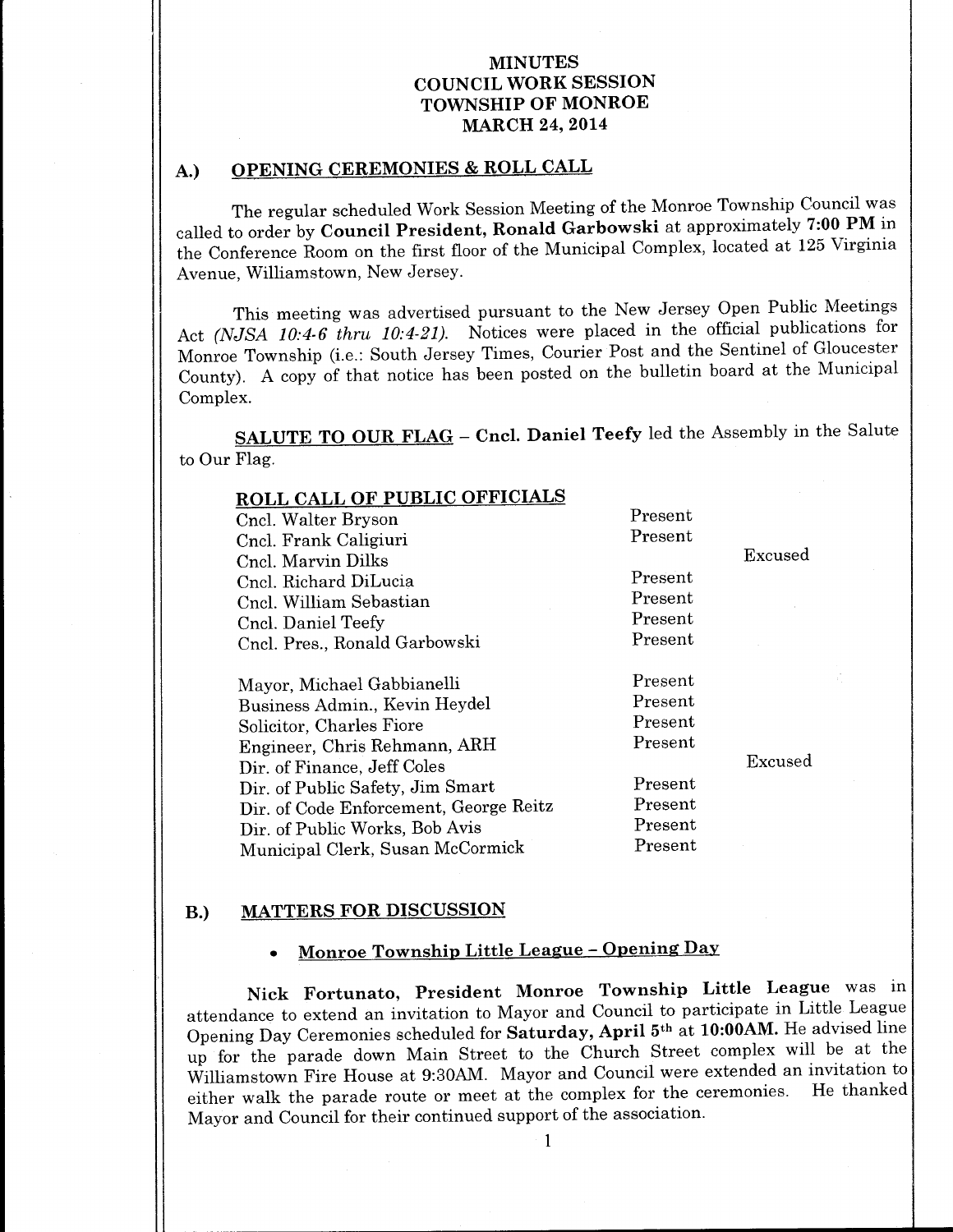## B.) MATTERS FOR DISCUSSION (cont'd)

#### Township Landfill Report

Cncl. Pres., Garbowski questioned if the township has received a " draft" report on the landfill. Mayor Gabbianelli advised a draft was received approximately two (2) weeks ago, it was turned over to Engineer, Chris Rehmann for his review. Mr. Rehmann explained this was a remedial action showing the results of testing that took place at the landfill. What we are trying to do is determine if there is reaction from the state before the last payment is made on this. He added he will have <sup>a</sup> report to the township in probably <sup>a</sup> week or so. Solicitor Fiore indicated an OPRA request has been received and there seems to be some controversy as to whether or not this "draft" report is subject to OPRA or not. Mr. Fiore added that in his opinion with the report being in draft" form and Council has not yet authorized the Mayor to execute the document at this point, therefore it is not a document that is subject to OPRA. He stressed we are not hiding anything; it will be the same report that the Mayor will execute, with Council's authorization at some point in time. It is just not subject to OPRA (in " $draft$ " form). Cncl. Pres., Garbowski stressed that to date no one on council has seen the report. Mr. Rehmann explained this is <sup>a</sup> large report with much documentation and he doesn't want to accept <sup>a</sup> report that will require you to go through and actually put the plan in effect because we could be talking about hundreds or thousands of dollars. He stressed he wanted to make sure that what is being recommended is not going to put us in any kind of position, adding we did install passive methane release and some of that has been damaged over <sup>a</sup> course of time. There is <sup>a</sup> stream behind it and fortunately, the stream captures what comes out, it does not go deeper and it does not go across the stream so the people in Holiday City are safe as far as he can tell from the testing. There are things that we want to make sure of before we start accepting a report, this is to make sure the report has been done correctly. Cncl. Caligiuri posed a question on the concentrations Cncl. Caligiuri posed a question on the concentrations of methane and if they have decreased over the years. Mr. Rehmann responded they should. He then noted we are also concerned with some water issues, they don't appear to be anything that is going to significant, fortunately this landfill is not in the Pinelands so we don't have to meet background water quality standards. We are close to meeting DEP groundwater standards, he stressed close. Cncl. Bryson posed <sup>a</sup> question on <sup>a</sup> potential developer that was going to remediate that site, anything positive there. The solicitor noted nothing more, there was at one time <sup>a</sup> lot of activity. Mr. Rehmann noted we would have liked him to have granted us easements to test his property to determine the extent of any methane migration. The mayor advised he (Ira Taylor) just gave us permission to go on his property. It was noted that Trevan Houser of Land Resource Solutions performed the study.

#### Property Tax Reward Program

Tony Langella, Chairman of the Economic Development Commission along with Jared Valdez, Vice- Chairman of the EDC were in attendance on behalf of the Commission. Mr. Langella introduced Carmine deFalco, President and CEO of FinCredit, Inc.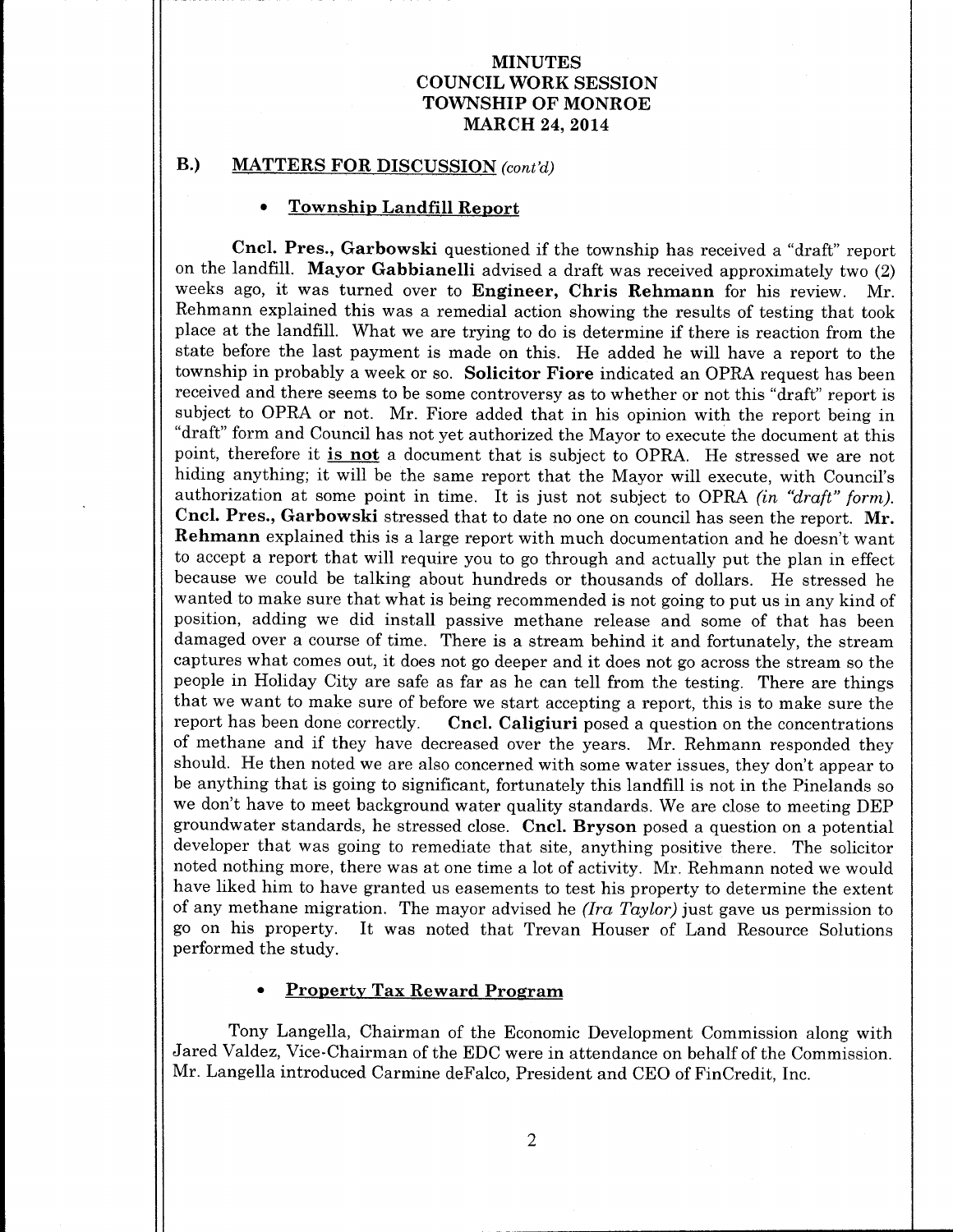## B.) MATTERS FOR DISCUSSION (cont'd)

Mr. deFalco is the administrator of a Property Tax Reward Program and he was in attendance to make a presentation to Mayor and Council. Packets of information on the program were distributed and he noted the program was started approximately four ( 4) years ago with our first town being launched in September 2012. We initially started in Marlboro, New Jersey and we are now in seven (7) townships, in addition to Marlboro the other municipalities are: Bayonne, Pequannock, Voorhees, Highland Park, West Orange, and Vernon. Mr. deFalco went on to explain various aspects of the program highlighting How Does the Program Work, Typical Transactions, Benefits to Merchants, Merchants Cost to Participate, How Are the Credits Processed, Costs to the Township, and various aspects as they pertain to Marketing. Mr. deFalco advised the way the card works is very simple. Initially, the township issues swipe cards to the entire population. When residents shop "in town" at local retailers a percentage of the sale, whatever the retailer wants to give back, will go directly to that person's property tax bill. The more you shop in your own town, the more property tax credits will accumulate directly on your tax bill. He gave an example of how <sup>a</sup> transaction would work, if <sup>a</sup> bill of 100.00 was generated at <sup>a</sup> participating restaurant with <sup>a</sup> 10% rebate, you pay the 100. <sup>00</sup> you produce the reward card, it is then swiped with <sup>a</sup> dedicated machine, which his company provides and that creates a \$10.00 reward. Of the \$10.00 reward, \$7.50 will go into a township dedicated account and his company would keep \$2.50 of that for a program management fee. Mr. deFalco continued and added at the end of the year, on or about June 1st before the issuance of the new tax bills we will send <sup>a</sup> payment file to your township along with the funds, which is already segregated into an account. At that time the tax collector just has to press a button and all the Block and Lots will have all the information. When you receive your new tax bill in July for payment in August what you will see is an adjustment box with the amount of the credit that has been accumulated over the previous twelve (12) months.

Mr. deFalco then went on to speak of why the participating merchants like this program. They like this because everything is in town as everyone wants to bring They like this because everything is in town as everyone wants to bring business to their town and they want people to stay local *(customer retention)*. He spoke of other forms of marketing such as coupons and groupons adding this is nothing different, the only thing is you get it in the form of <sup>a</sup> property tax credit instead of getting miles or other things from other places. He then went on to speak of the costs associated with this program. He emphasized it does not cost the township anything however the township does have to purchase the cards but in most cases the cost for these are sponsored by the bank where they keep their funds. The cards are at a cost of  $$1.00$  a piece with no expiration date as long as the township keeps the program up and running. He explained the merchants also receive the email addresses of everyone who shops at their place of business. This program works with all kinds of business entities restaurants, beauty shops, supermarkets *(if we can get them in)* as well as trades such as plumbing, electrical, etc. We work very closely with the EDC, they go out and get the merchants and if everyone here goes out and gets two businesses, we already would have 20 businesses that can participate in the program. Mr. deFalco then explained we do not keep the township or the particular merchants tied to any particular agreement at anytime the merchants or the township can walk away. Our policy is if <sup>a</sup> township does not want to work with us, it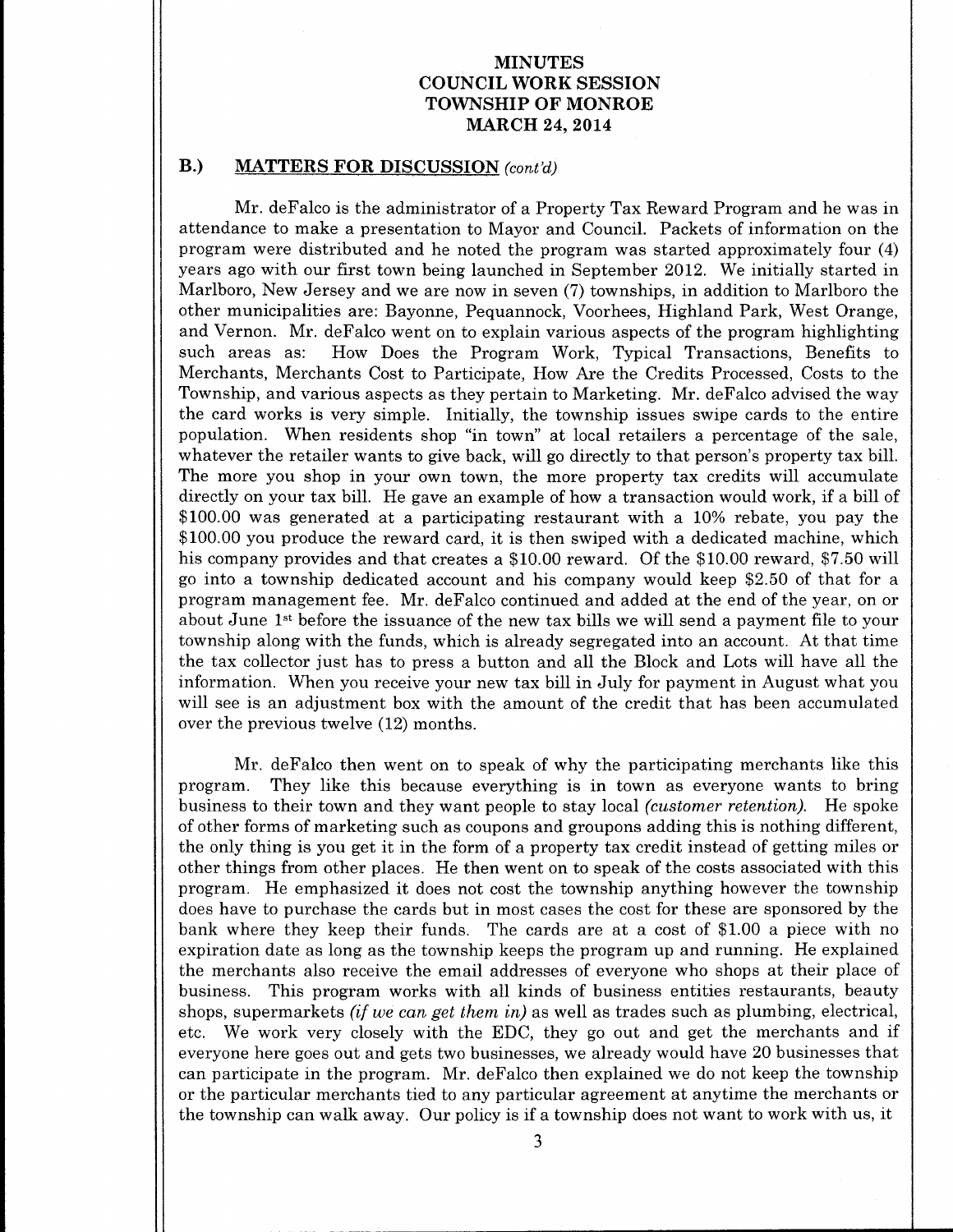## B.) MATTERS FOR DISCUSSION (cont'd)

makes no sense to keep them on for <sup>a</sup> number of years. He explained that people who rent can also use the card, obviously, they do not pay property taxes but they would receive <sup>a</sup> rebate check from us at the end of the year. He advised that Voorhees is doing fantastic with the program, they have been in it for about three  $(3)$  or four  $(4)$  months and they are saving to the tune of about \$1,000.00 in property taxes each week for the community. He went on to speak of the figures involved with other municipalities in the program.

Cncl. Caligiuri questioned who pays for the mailing and purchase of the cards. Mr. de Falco replied that <sup>a</sup> local bank could sponsor the cards. Cncl. Caligiuri then questioned if he *(de Falco)* had talked to any of our banks. Mr. de Falco noted that actually his firm does not look into the banks, the municipality would. He did however note that in most cases the bank would pick up footing the bill for the purchase of the cards. As far as the mailing issue is concerned, we will talk with the EDC to figure something out. Some of the towns have been distributing cards in different ways, through the school system or including them in with the tax bills. Cncl. Pres., Garbowski noted that the EDC is going to look throughout the community to try to attract businesses into the program as well as looking into getting sponsors. At this time, council only has to pass <sup>a</sup> resolution allowing them to move forward. However, down the road, there will be more for council to act upon.

Solicitor, Charles Fiore posed <sup>a</sup> question with regard to delinquent taxes and in general just how this firm handles those. Mr. de Falco responded that delinquent taxes are coded in <sup>a</sup> different way. They have what is referred to as <sup>a</sup> Code <sup>9</sup> in the township file, and what we do is upload the file so those records get purged. We do not pay you for those records, we send an email to your tax collector advising what records are delinquent and question what they want done with the funds. Do you want it sent back in the form of <sup>a</sup> check or do want to collect it. He added from what he understands that amount covers at least the 18% interest and you are allowed to collect that money. Mr. Fiore then spoke on the 25% administrative fee which comes out of the percentage tax break an individual is receiving, correct? Mr. de Falco responded that was correct. Mr. Fiore then noted when the check is sent to the township, you are not sending the entire amount, and you are sending the percentage discount minus the 25%. He explained, what we do is say <sup>a</sup> restaurant is in for 10%, we advertise 7. 5% with a disclaimer that the merchant pays a little bit higher. Mr. Fiore noted so they are aware of the fact they are not getting the full percentage. Mr. de Falco responded, absolutely. Tax Collector, Joan Rumpf Mr. de Falco responded, absolutely. questioned what was the range for the percentage, you are speaking of 10% but can you ask each merchant and what is the lowest percent offered. Mr. de Falco responded that we see <sup>a</sup> percentage as low as 2% or 3% from the grocers because they do not have <sup>a</sup> lot of margin to as high as 20% where they may want to try to increase their business. It is totally up to them *(merchants)* when they sign up. The tax collector then questioned when the file comes with the credits for the taxes, if someone has sold their house, in the interim, how does that money go back to that person or does it stay with the property. Mr. de Falco noted it stays with the Block and Lot so if you sold your house and you stay in town you just go under your account and change the Block and Lot to your new residence and the money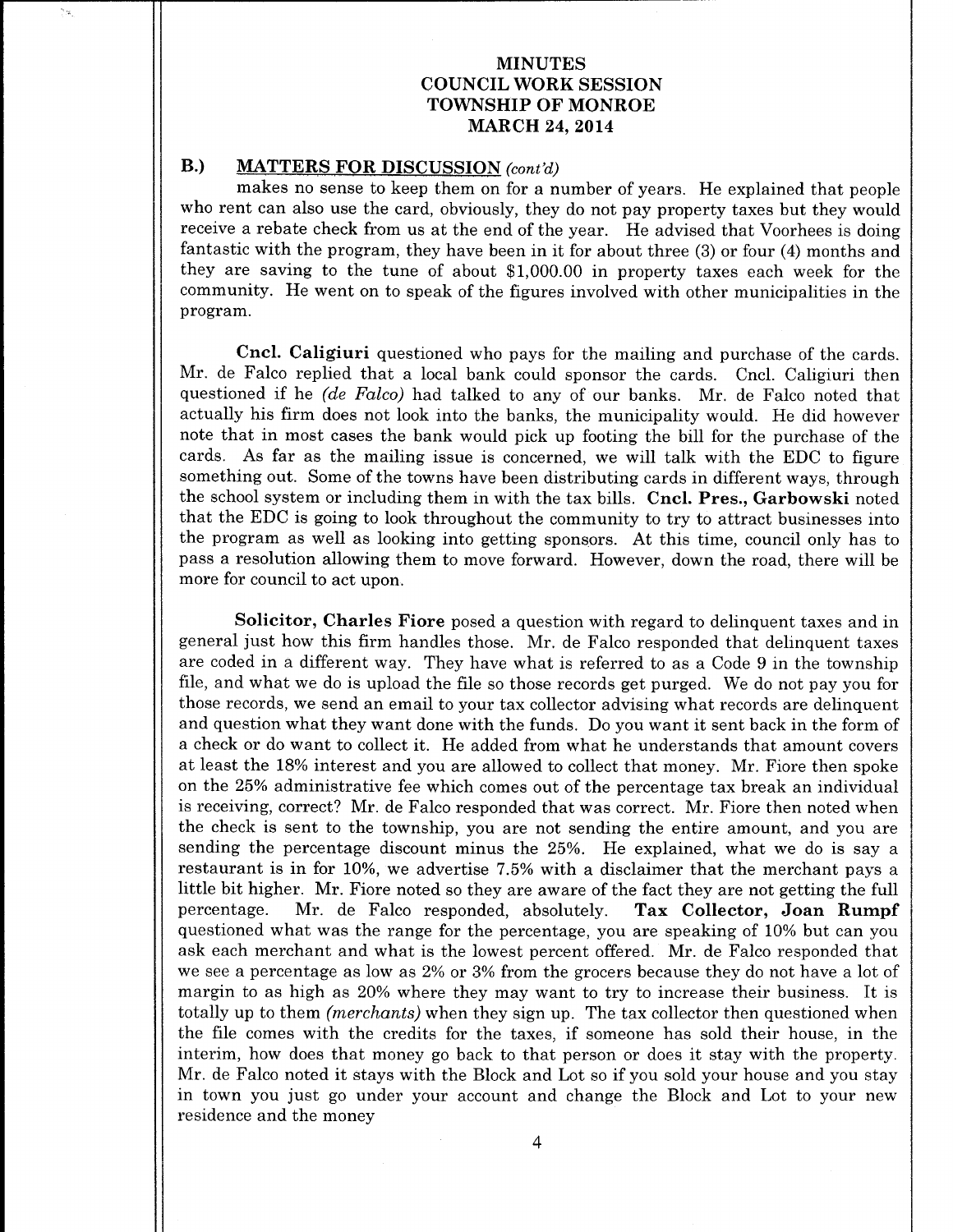### B.) MATTERS FOR DISCUSSION (cont'd)

follows you. On the other hand, if you leave town you can contact customer service and we can send you a check or an adjustment can be made at the closing table and the money stays with the Block and Lot. Ms. Rumpf noted but if it gets to us before you know it, it may result in refunds to the homeowner then. Mr. de Falco noted, no if it gets to you and they just left town or whatever, then it would go to the new owner, it stays with the Block and Lot.

Cncl. Caligiuri then questioned the 25% fee, for example if someone were to spend \$ 100.00 at a restaurant and the merchant offers 10% and the customer realizes a \$7.50 credit in property tax credit, they know they are actually getting a \$7.50 credit and the additional \$2.50 credit the restaurant is giving goes to your company. Mr. deFalco noted what we disclose on our website which has a listing of all businesses and their discount, when they see <sup>a</sup> restaurant they will see 7. 5% and at the bottom there is <sup>a</sup> disclaimer saying the merchant pays a higher amount to cover all the costs associated with the program. The tax collector posed <sup>a</sup> question regarding replacement of cards. Mr. deFalco responded it would be up to the township how they want to handle this. He added once you register your card you can actually use your phone number, just like any other rewards program. Cncl. Sebastian if you need <sup>a</sup> certain number of retailers to start the program. Mr. deFalco responded absolutely. We would like to see <sup>a</sup> minimum of fifteen 15), and in other towns we have seen that number grow to between 50 and 55. Cncl. Sebastian then questioned if the vendors offered <sup>a</sup> percentage based on the card rather than on <sup>a</sup> percentage of the sale of materials. The response was that it is up to the merchant and he went on to speak of different ways the vendors could offer rewards. There was discussion on how the purchase of the actual reward cards could have several different sponsors. Cncl. DiLucia noted that certainly the incentive for the merchant is to get the exclusive use of the residents to shop in their area. He spoke of the possibility of <sup>a</sup> merchant from an adjoining town insisting on joining the program and if the legalities of this had been researched. Mr. deFalco responded that we did not go as far as looking into any legal issues with that. However, he noted that all the other towns who have done due diligence are comfortable keeping it as a " shop local" program. Cncl. DiLucia felt that legally you would not be able to prevent someone from another town with participating in our program. Mr. deFalco noted they have not looked into this from <sup>a</sup> legal standpoint. Cncl. DiLucia added it is very possible that if someone or <sup>a</sup> number of merchants adjoining our town said we would like to participate, that we would have to let them. Mr. deFalco noted that was a legal question for a lawyer. He was glad this question was posed and he would definitely look into this. Cncl. Caligiuri noted that residential property tax is tax deductible on a person's federal income tax and this would be a reduction on their tax liability. Does the homeowner still appreciate the full benefit of the property tax as a tax deduction? Mr. deFalco responded the answer to that question, as far as we know, is yes. He then explained there was some research on this and referred to an IRS memo dated in 2002 which states that a cash rebate or after tax money (what this is essentially) is not an incremental wealth therefore it is a non-taxable event. So you are able to take the full amount of the property taxes and you will not get <sup>a</sup> 1099 from us.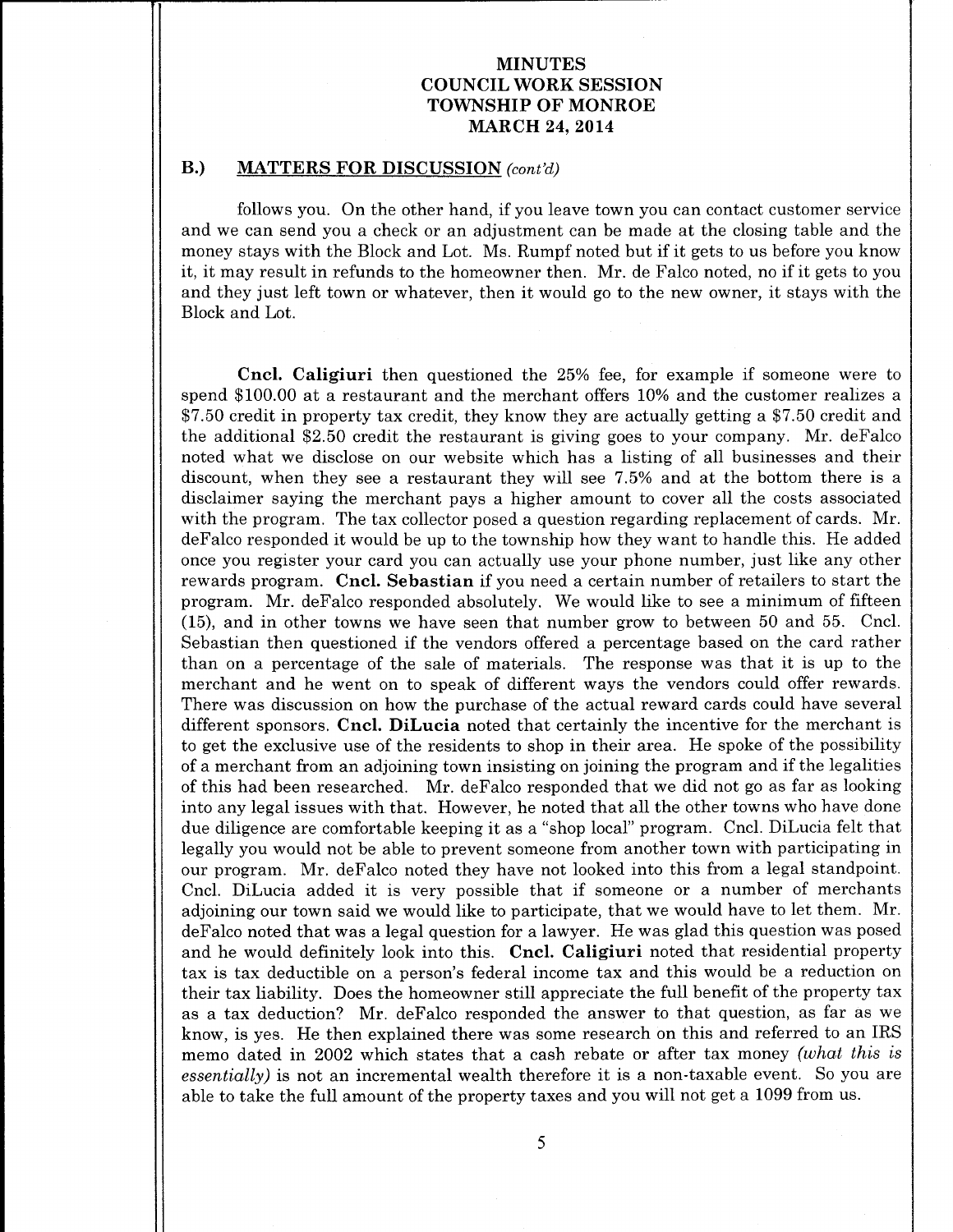## B.) MATTERS FOR DISCUSSION (cont'd)

Mr. deFalco then explained stores such as CVS, Walmart and Shop Rite are very hard to get. However, as we grow they are going to start taking notice that we are a force. Cncl. Teefy posed a question to Tony Langella, Chairman of Economic Development Commission in regard to the number of local merchants who have shown an interest in the program. Mr. Langella noted he reached out to the Rotary and <sup>25</sup> members all said yes. We solicited the Business Association and they all said yes. He felt there were approximately <sup>25</sup> businesses ready to go and he personally did not see <sup>a</sup> problem with it. Mr. deFalco then advised they are now doing what are called, destination facilities. He then noted that Caldwell, Manalapan, Brick Township and Glassboro are ready to launch for now. Toward the end of the year Hillsboro, Bridgeton, Delran and Collingswood will be ready, by this time next year we should have at least 50 townships. Mr. Langella noted initially we will get some 15, 000 cards and he stressed the need for additional cards, in the event people loose theirs (at least a couple thousand extra). Mr. deFalco noted he would push for a few extra thousand cards.

Business Administrator, Kevin Heydel questioned just what would be going out when the tax bills are cut and sent to the mortgage companies and will it reduce the taxes due by the credits received beforehand. He wanted to make sure we don't get into <sup>a</sup> situation of having people who overpaid their taxes and we have to issue refunds. Mr. deFalco urged Mr. Heydel to contact Marlboro Township on this, he will supply the contact information. The tax collector questioned just how these cards would be mailed out. Mr, deFalco explained when the time comes there will be <sup>a</sup> letter from the town council and the EDC explaining exactly how this works, The solicitor indicated that the postage for this could be quite costly, questioning if this would be <sup>a</sup> separate cost to the municipality. Mr. deFalco noted there are other ways in which to distribute the cards and that is something that must be discussed. There was discussion on the additional cost with the postage and he  $(deFalse)$  advised they have done a study and you can check into this but the weight of the card is really not such to cause additional postage.

There was a question posed as to the cost to the vendor for the equipment. Mr. deFalco advised if they do it on-line there is no need to purchase equipment, it can also be done on a tablet or IPHONE and there is no cost. You can also use one of those credit card looking machines and there is a one-time cost of \$160.00. There is no per swipe fee.

Cncl. Pres., Garbowski requested that council move forward with the "draft" resolution presented. By passing the resolution it allows Economic Development to move forward to try to get sponsors, it does not tie the township into anything just yet. He added there is a lot of work down the road and we would like to get things started.

Cncl. Walter Bryson made a motion to move forward with the resolution for approval at the regular council meeting. The motion was seconded by Cncl. Rich DiLucia and unanimously approved by all members of council in attendance. For the record, the Clerk indicated this resolution would be numbered R:76-2014 (Resolution Of The Township Council Of The Township Of Monroe Supporting A Property Tax Rewards Program To Be Implemented As Part Of The " Buy Monroe" Shop Local Campaign)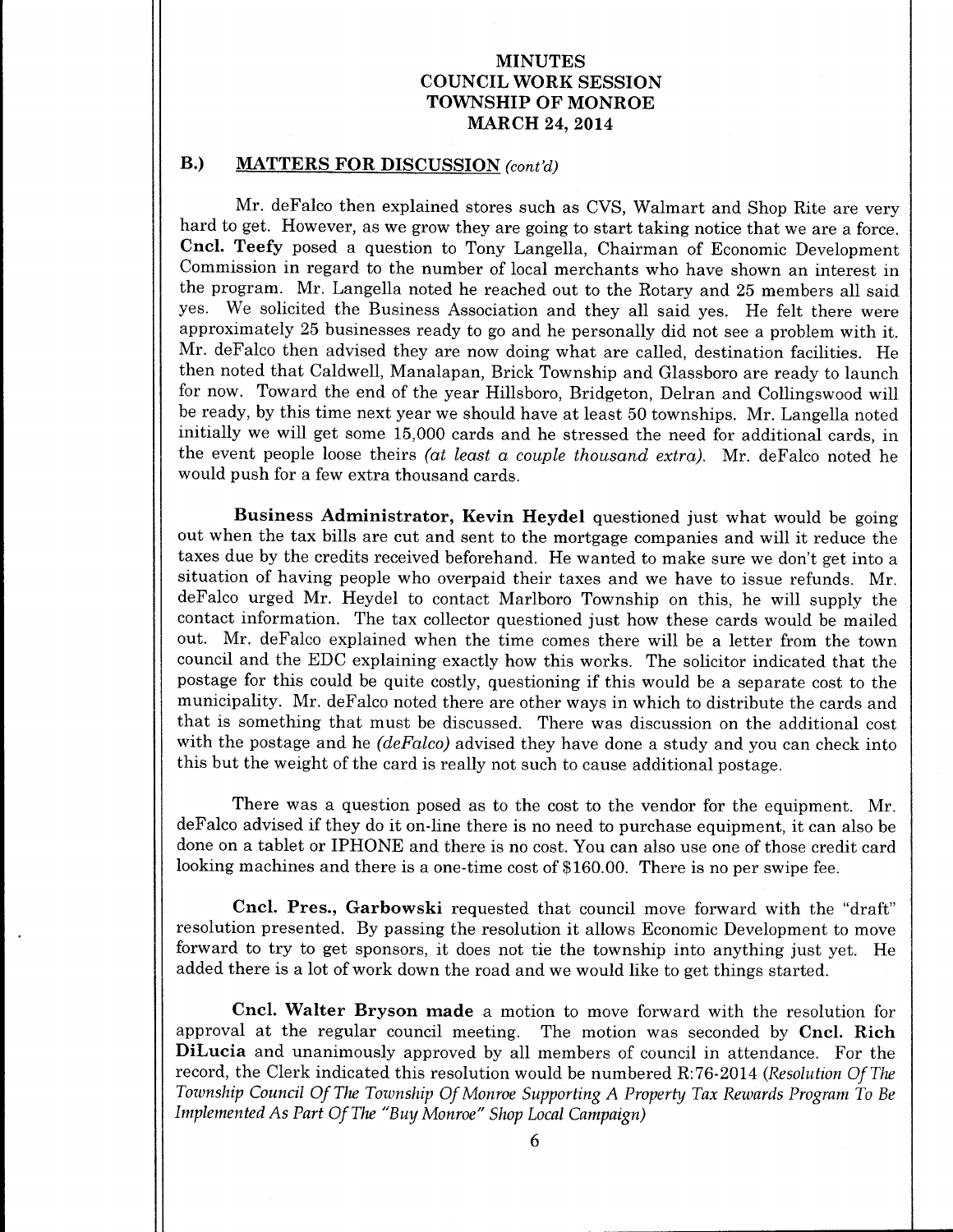## C.) PUBLIC PORTION

Cncl. Frank Caligiuri made <sup>a</sup> motion to open the Public Portion. The motion was seconded by Cncl. William Sebastian and unanimously approved by all members of Council in attendance.

Cncl. Bryson commented on the five-year plan as it related to the Cecil Fire Company. He noted Mr. Heydel had previously eluded to doing some repairs at the facility. He added this building really needs a lot of work and he invited representatives from Cecil Fire to bring additional information to council members on the needed repairs, etc. Business Administrator, Kevin Heydel went on to speak of some conditions at the fire hall and how our building and grounds department is having someone in to take a look at the repairs.

Robert Ferguson, Cecil Fire Chief and Nick Colavita, Assistant Chief were in attendance to speak on the needs of the fire company.

Nick Colavita noted they met with the Public Safety Committee in January with regard to some items that needed to be replaced in the upcoming years and what they thought would be the high ticket budget items. The biggest item/need is the building itself, it was built circa 1984 and the building has not seen any upgrades nor significant repairs, there has been some patchwork over the past thirty years. He continued, one of the biggest issues has been the roof, the roof has been leaking and there have been some repairs that has gotten it under control but unfortunately when it rains, it rains inside as<br>well. He spoke of rain/water within the kitchen/meeting room areas and now it is He spoke of rain/water within the kitchen/meeting room areas and now it is starting in the engine bay as well. At one point we were told it may be condensation but he did not think condensation in the building when it is raining outside is condensation, obviously there is still <sup>a</sup> problem with the roof. The leaking has caused <sup>a</sup> problem with insulation in the building as well as <sup>a</sup> mold build-up. Mr. Colavita felt no one would like to see mold build-up in their own homes and he cannot expect volunteers to come to a building with such <sup>a</sup> problem. Our building is deteriorating on the outside as well, it is nothing more than <sup>a</sup> pole barn and the siding is beginning to rust away. There are holes forming on the outside of the building, tripping hazards, and the concrete around the building has settled. With the severe winter weather, it has been nothing but <sup>a</sup> skating rink on the outside. The parking lot is nothing but garbage; holes are forming on <sup>a</sup> good part of the lot. He emphasized, overall our building is just horrible and we are asking that the township seriously consider putting an addition and upgrading our building. At this point we do not have <sup>a</sup> dollar figure on that. He felt it did not need replacement but we do feel that it needs serious upgrades and possibly an addition going up. We are outgrowing the building since 1984 there has been advancement in fire service and we are running out of space to store files, etc. We need upgraded facilities such as showering facilities along with facilities to decontaminate/clean-up our gear. Mr. Colavita indicated that we are begging to bring in an engineer to determine if <sup>a</sup> second story is feasible. Obviously, we are in the Pinelands and may not be able to expand the footing, going up may be <sup>a</sup> good option. Perhaps an architect coming in will find some realistic ways with which to upgrade our building, to make it suitable for the future.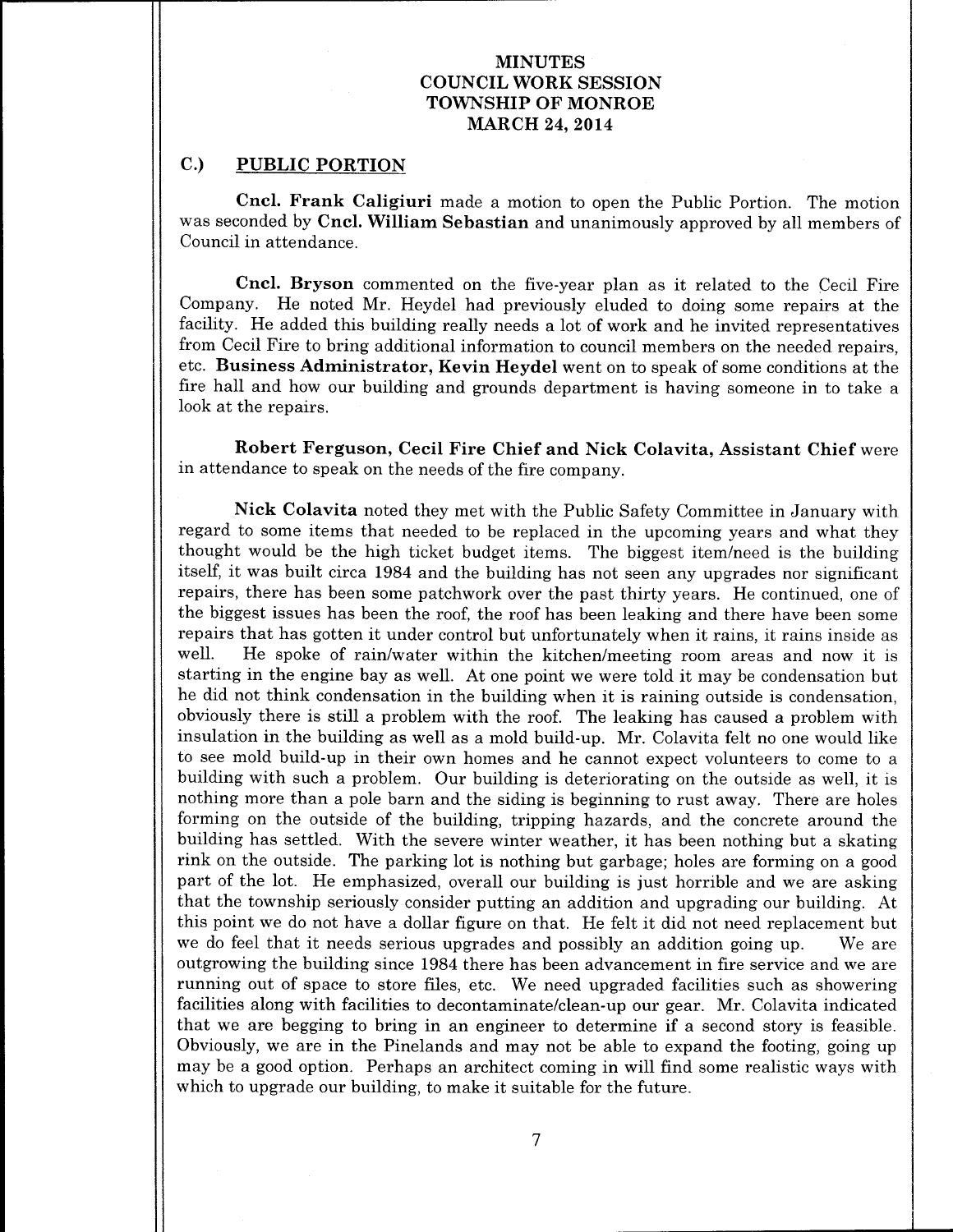## C.) PUBLIC PORTION  $\text{cont'd}$

Assistant Chief, Colavita then stressed this is not <sup>a</sup> knock to any other organization with Monroe Township (Williamstown Fire/Ambulance Association) however they have seen new buildings in the last several years that were needed, now we need the same attention in the Cecil section of Monroe Township. This town has two (2) sections and both sections need some attention to their volunteerism. He stressed they were primarily in attendance to speak on the needs of the building but there are additional items included in a four (4) page letter that was sent to the PS Committee that needs some attention as well (trucks, etc).

Cncl. Caligiuri questioned if Gloucester County decided to locate <sup>a</sup> communications tower at the Cecil location. Mr. Heydel indicated, yes and that they would have to go through the Pinelands however he did not have the specifics on this. Chief Robert Ferguson advised he did some research on this and spoke with the county and he proposed that if we get rid of the smoke trailers (mobile home) at the rear of the property to have the county absorb the cost of removing them as they have seen their time and are in bad shape. We had hoped the county would demo them and perhaps we could negotiate <sup>a</sup> small storage building be placed back there. He advised the county said they are willing to negotiate and perhaps absorb those costs for permitting them to place the cell tower in that location.

Cncl. Pres., Garbowski questioned if any type of engineering study had been done for the Cecil Fire location as to what needs to be done. Mr. Heydel responded here is what the dilemma is going to be. They have asked about the outside work, the problems with the parking lot and the drainage. Mr. Heydel asked our engineer to do <sup>a</sup> study on this and Dave Cella of ARH is looking into this and will be coming with a cost analysis. But if you are going to start looking at doing architectural work and possibly doing the building, why would you do that work first. This is where council must decide just exactly what they are going to approve. Mr. Heydel noted when he submitted the capital plan he include some things. Chief Ferguson noted there is one hole out in front of the building that is nothing but <sup>a</sup> water hole. It is solid mud and through the asphalt. If we get <sup>a</sup> cold night we will have <sup>a</sup> member turn in there, hit ice and then hit another members car. We need to address the hole immediately. The mayor indicated this would be addressed tomorrow. Cncl. Teefy noted he felt we were at <sup>a</sup> point with not only the building at Cecil Fire but also with Williamstown Fire and the municipal building that we need to go out to bond, get some money and do this right, why piecemeal this along the way. Cncl. Pres., Garbowski again noted what we need is an engineering study so we know what kind of money we are talking about. Discussion took place on repair costs as opposed to new construction, and which would be most feasible.

Assistant Chief, Nick Colavita noted the last item he wanted to discuss/add was that we put together a five (5) year plan in the past dating all the way back to 2005 and this issue has been included since that time. Unfortunately, we all know the economy fell apart a few years ago but you guys are the masterminds of trying to move money around to please everyone. We have been kicking the can down the road and it will end up costing us <sup>2</sup> to <sup>3</sup> times more if we keep on doing this. He asked that council members look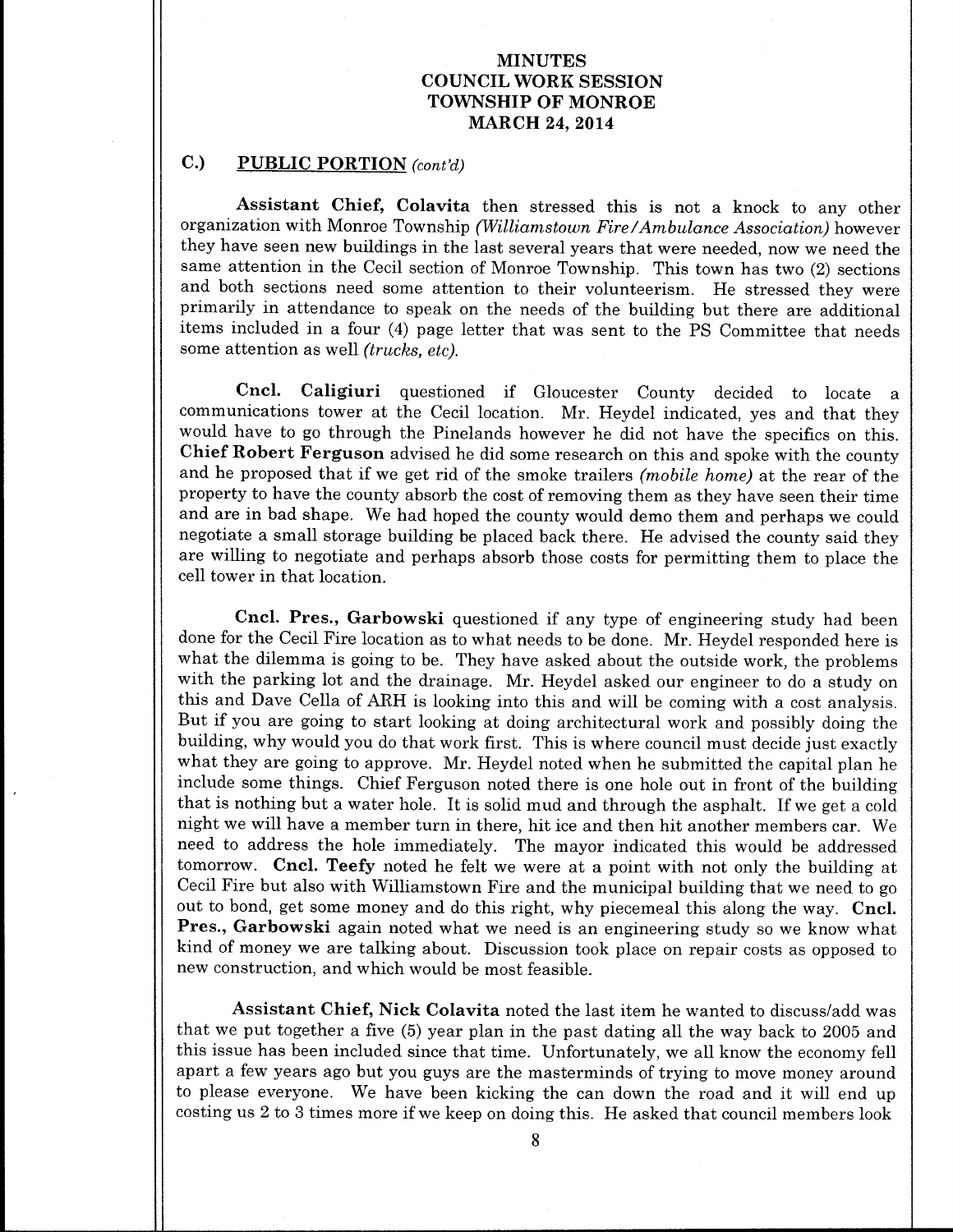## C.) PUBLIC PORTION (cont'd)

at what has been asked for and don't continue to kick the can. He thanked council for their time.

**Mary Cote – 1710 Biden Lane –** *Fries Mill Civic Association* approached council ome questions regarding communication from the township. She noted as a with some questions regarding communication from the township. member of the civic association we try to attend the meetings on a somewhat routine basis but it is hard to find the agendas, they are not necessarily always there prior to the meetings. The Clerk did clarify that council meeting agendas are posted. Mrs. Cote responded yes, they are but the Planning and Ordinance meetings seem to be a little delayed. She questioned if there was <sup>a</sup> way these meeting agendas could be posted prior to their meeting date. The Clerk noted she would advise the boards but also check with our IT department to see if this could be initiated on <sup>a</sup> timely basis. Cncl. Teefy felt this was one of the biggest issues going on in our town, that being our website is not interactive enough and there is <sup>a</sup> need to designate someone in the building to make sure the information is pushed out, the technology is there. Ms. Cote noted we had <sup>a</sup> meeting this week with the Chief of Police and two (2) Lieutenants regarding issues going on within our neighborhoods. One issue is always speeding and because Willow Woods (seven years in the making) has not been finished, there still is a stretch of Mannington Drive where technically police officers cannot issue speeding tickets. Cncl. Teefy noted that Mannington Drive is not <sup>a</sup> cut through street. Ms. Cote indicated that was correct it was <sup>a</sup> very, straight long line. Cncl. Teefy then questioned the people who are speeding there are who? Ms. Cote replied residents. Cncl. Teefy suggested a meeting take place with the homeowners and the association stressing it is the residents who are guilty of speeding along that road. Ms. Cote then questioned if there was <sup>a</sup> timeframe and if it was fair that our municipality of police officers cannot issue tickets because the builder has not finished the neighborhood. **Engineer, Chris Rehmann** noted that we would request the builder to allow the township to enforce Title 39. The mayor indicated that this is " quasi-public" as the streets have yet to be dedicated, because they are not top coated. The solicitor noted that you have to remember they can issue the tickets. The question is going to be is that if they pay the money to hire <sup>a</sup> lawyer and the lawyer challenges the ticket based upon this. The mayor interjected saying it would cost <sup>a</sup> lot of money to do this but the solicitor is right in saying they should issue the ticket. Mr. Fiore noted the speed limit is 25 mph unless otherwise posted. Ms. Cote noted she felt this puts the police department at <sup>a</sup> disadvantage. The solicitor advised that our engineer will follow up on this and find out the timetable with respect to Mannington Drive. Mr. Rehmann advised we did not want to accept Mannington Drive because that is the main entrance for all the construction equipment in and out. What we have done is accepted areas off of Mannington but they still need to do some significant repairs.

Ms. Cote then referred to Serenity Woods (off Fries Mill Road) and if the developer was still working on his punch list items with regard to lighting and some other issues. Engineer, Chris Rehmann advised the top coat is on and many repairs are complete. Kathryn Cornforth, ARH noted there is a minor punch list that went to the bonding company though Mr. Fiore's office back sometime in December. She went on to note she actually spoke with Vince Pantarelli within the last month and reissued the punch list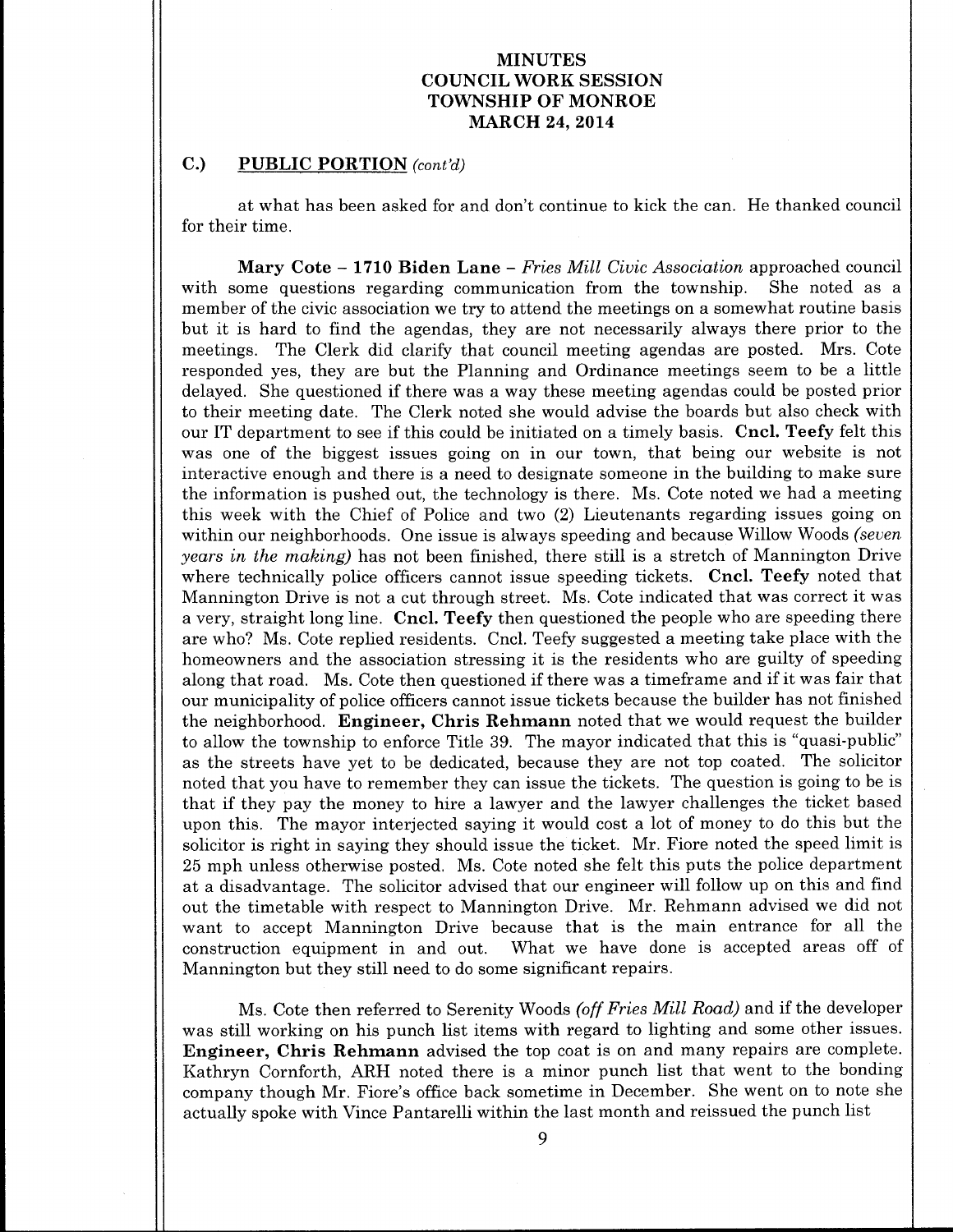### C.) PUBLIC PORTION (cont'd)

directly to him. Also, we do not have <sup>a</sup> revised schedule from him, she did know that the individual lots that he is currently building are being done as individual lot grading applications, so we have a little leverage in terms of making sure he gets to things.

Ms. Cote then went on to speak with regard to construction equipment being stored by Paparone. Solicitor Fiore indicated he has given his opinion to Mr. Weikel about the fact that it is not an active construction site. He added it was, in his opinion, a zoning violation and they should be cited. He was not aware if in fact Mr. Weikel has cited Mr. Paparone. He felt that perhaps Director of Code Enforcement, George Reitz could follow up with Mr. Weikel regarding this issue. Mr, Fiore noted that he believed Mr. Weikel spoke with Randy Unangst of Paparone Homes and he indicated they were going to commence <sup>a</sup> work site known as Hamilton Green some six miles away. Mr. Fiore explained in his opinion it was <sup>a</sup> violation; however, it is the zoning officer who must issue the violation. Ms. Cote then added if this is an active work site then start putting the lights back on the property. If you are selling then run it like you are running it but if you aren't that stuff should be out of there. It hasn't been used for seven (7) years since Serenity Woods used some of it. She noted it was annoying that this is six (6) months after she spoke with the solicitor and probably four (4) months prior to that, he spoke with Mr. Weikel on this and still nothing is being done. Ms. Cote added that unfortunately, she is <sup>a</sup> newbie in this thing and has only been in this township for twelve ( 12) years. Rumors were always flying that Mr. Paparone had everybody in his pocket. She noted she was very disappointed adding that I don't want to assume, but it is very sad that she felt this<br>was coming to fruition. Mayor Gabbianelli noted you are an idiot that is wrong. Ms. Mayor Gabbianelli noted you are an idiot that is wrong. Ms. Cote then said <sup>I</sup> am not assuming sir, <sup>I</sup> am saying that <sup>I</sup> am disappointed. If <sup>I</sup> see something different then maybe I won't have that opinion. The mayor noted whatever you are smoking, I would like some. Cncl. Caligiuri then noted that he almost put me in a shallow grave after I cut about thirty (30) houses out of his Carriage Glen development.

Cncl. William Sebastian made <sup>a</sup> motion to close the Public Portion. The motion was seconded by Cncl. Rich DiLucia and unanimously approved by all members of Council in attendance.

### D.) NEW BUSINESS

Business Administrator, Kevin Heydel advised we did the budget introduction at the last meeting with that he had some good news and some bad news. As the state always operates, they give you <sup>a</sup> date that you must introduce your budget then something comes down the line to change it. The Division of Pensions is issuing new bills and a new billing beginning April 1<sup>st</sup>, this is all due as new actuarials came out on the pension system. It is actually lowering our costs this year by approximately \$150,000 and this is all due to pension reform. We are now waiting on some guidance from the state as to whether or not we have to re-introduce with all the cap calculations, etc. The only change we would make on that would be to reduce the amount of surplus; we are not going to change any line items.